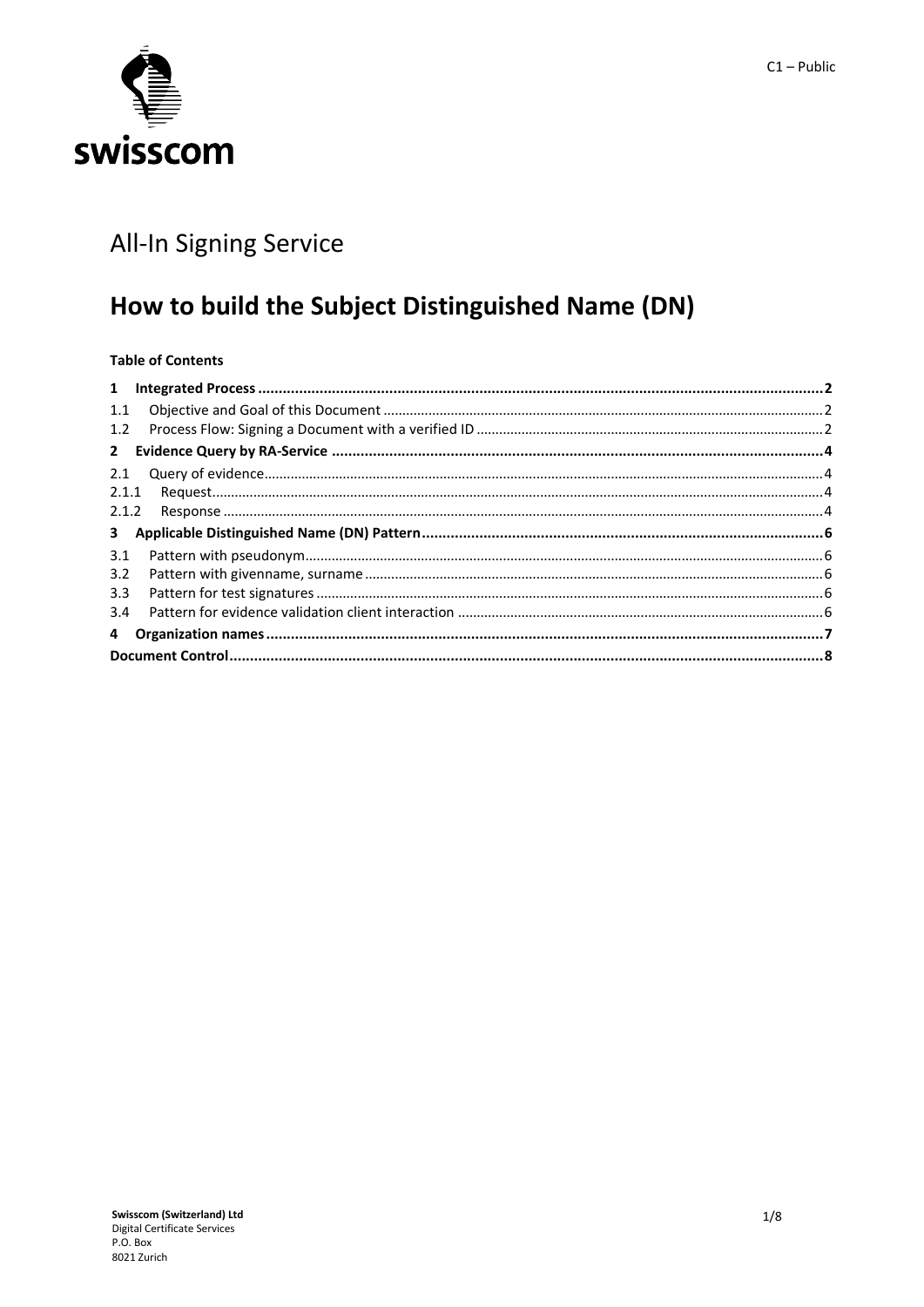

#### <span id="page-1-0"></span>**1 Integrated Process**

### <span id="page-1-1"></span>**1.1 Objective and Goal of this Document**

Customers using the Swisscom All-in Signing Service (AIS) for signatures for natural persons have two main options to fulfill the requirements for signatory identification:

- 1. Customer can become a registration authority (RA) and execute the complete signatory identification by themselves
- 2. Customers can rely on the existing Swisscom processes and tools built on the "RA Service" (RAS)

In both cases, the resulting signatory name – called Subject Distinguished Name (DN) – must be unique for the given signatory and can never be assigned to any other signatory. Customers opting for solution 2 (RA Service) must follow Swisscom procedures to ensure, that the resulting Subject DN will be correct and unique.

This document describes the steps required to sign a document including the including the process of creating the distinguished name (DN) by a certain pattern for the signing request and finally calling the signing service (All-In Signing Service, AIS) of Swisscom (Schweiz) AG.

The intended Audience is a developer or an architect.

### <span id="page-1-2"></span>**1.2 Process Flow: Signing a Document with a verified ID**

In order to create valid DNs, an application that integrates All-In Signing Service (AIS) for personal Electronic Signatures must also integrate method calls to the RA Service. Recommended flow is depicted in the process chart below.



- 1. The application (Signing Application) first calls the RA-Service verifying the existence of the signatory'sidentification evidence (see details in chapte[r 2\)](#page-3-0). This service call returns the Evidence ID referenced by a mobile number (MSISDN). Depending on the business requirements of signing application, the step 1 may require two distinct calls (see details in chapter 2).
- 2. After successful call to the RA-Service the Evidence ID should be present and the application must build the distinguished name (DN) for the signing request (see chapter [3\)](#page-5-0). Evidence ID should be part of the DN as value of the serial Number attribute.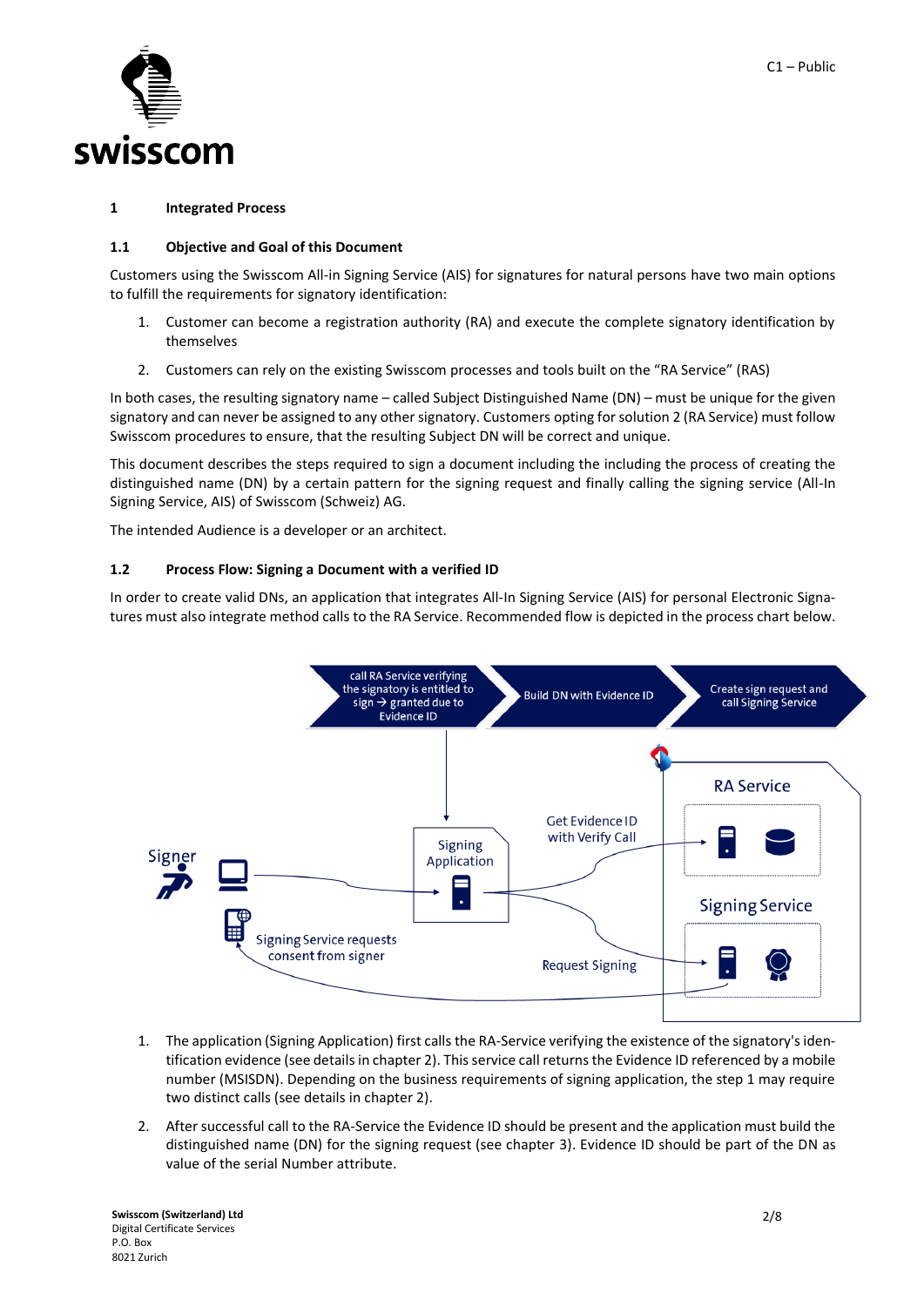

3. Finally, the application must create signing request - putting the created distinguished name (DN) into the appropriate service request element and call the signing service. For further details regarding this step please refer to the All-In Signing Service Reference Guide [\(link\)](http://documents.swisscom.com/product/1000255-Digital_Signing_Service/Documents/Reference_Guide/Reference_Guide-All-in-Signing-Service-en.pdf).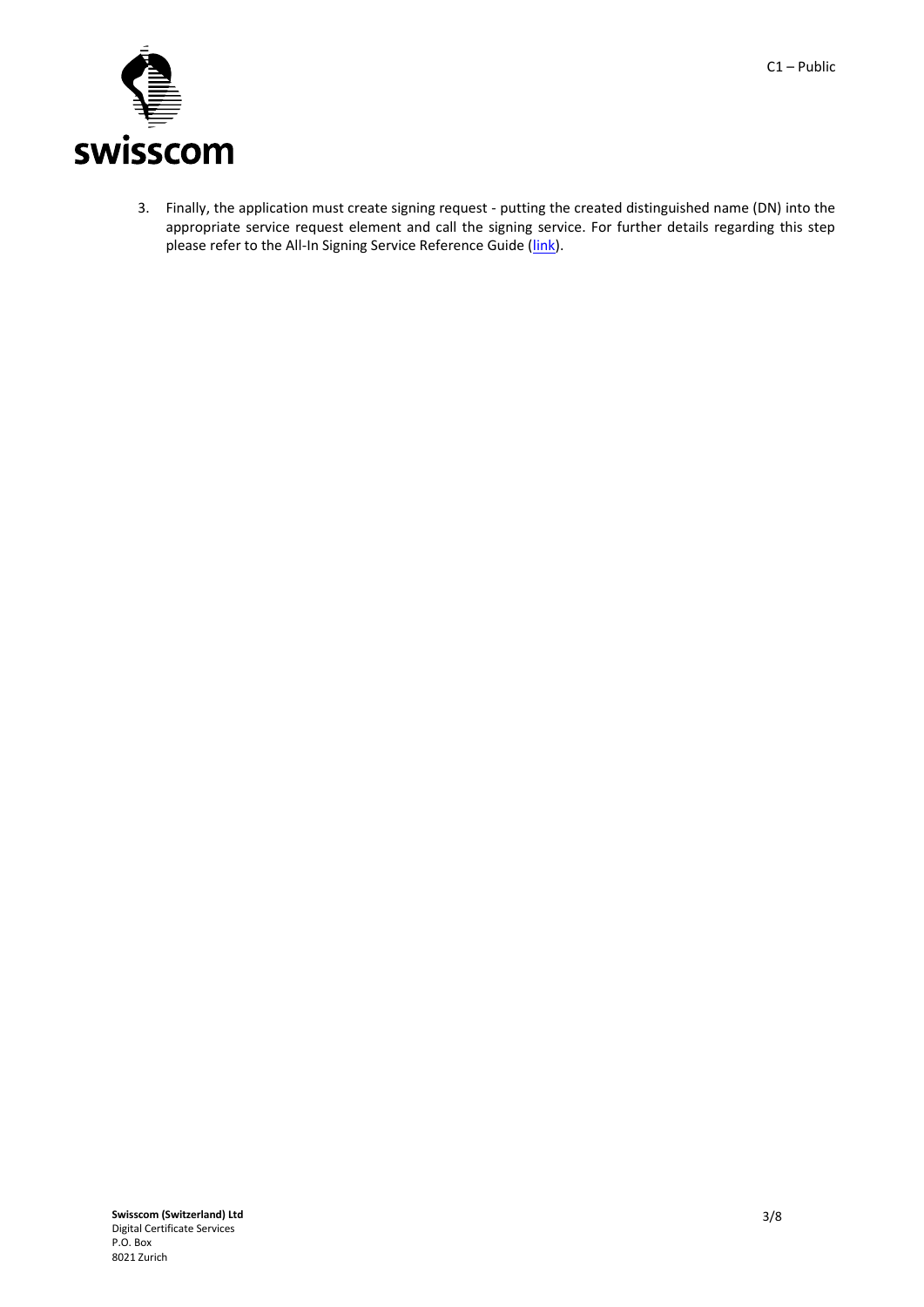

#### <span id="page-3-0"></span>**2 Evidence Query by RA-Service**

#### <span id="page-3-1"></span>**2.1 Query of evidence**

RA Service client can use the verification API for AIS to query whether a user has completed the registration process. No Authentication is required.

Response includes the Evidence ID referencing the evidence documents created during the identification process of a natural person.

#### <span id="page-3-2"></span>**2.1.1 Request**

POST /evidences/verify with a JSON object in HTTP request body

#### **Request Parameters**

| <b>Name</b>            | type   | description                                                                                                                                                                                                                                                              |
|------------------------|--------|--------------------------------------------------------------------------------------------------------------------------------------------------------------------------------------------------------------------------------------------------------------------------|
| claimedIdentity        | string | The "claimed identity" provided to the customer when signing the AIS contract with<br>Swisscom.                                                                                                                                                                          |
| msisdn                 | string | The registered mobile phone number of the user                                                                                                                                                                                                                           |
| distin-<br>guishedName | string | Combines the parameters pseudonym or combination of given Name and surname<br>and countryCode in form of string representation of a X.500 Distinguished Name<br>(RFC 4514), as agreed by the contract.<br>The common-name RDN of the distinguished name cannot be empty. |
| assuranceLevel         | string | Must be set to 3 for advanced signature or must be set to 4 in query for qualified<br>signature                                                                                                                                                                          |
| jurisdiction           | string | OPTIONAL: jurisdiction if no jurisdiction is passed default is applied ZERTES. Valid<br>values: zertes and eidas.                                                                                                                                                        |

# **Example in Production:**

```
POST https://ras.scapp.swisscom.com/api/evidences/verify HTTP/1.1
TE: deflate, gzip; q=0.3
Connection: TE, close
Accept: application/vnd.sc.ras.evidence.v1+json
Host: ras.scapp.swisscom.com
User-Agent: Ras::RasClient/0.01
Content-Type: application/vnd.sc.ras.evidence.v1+json
Content-Length: 133
```
{"claimedIdentity":"dis01","distinguishedName":"gn=heinrich,sn=mustermann, cn=heini mustermann, c=CH", "msisdn": "41790000200", "assuranceLevel": "4"}

#### <span id="page-3-3"></span>**2.1.2 Response**

| <b>HTTP status code</b> | <b>Description</b>                                                                                          |
|-------------------------|-------------------------------------------------------------------------------------------------------------|
| 200                     | The user has been registered for the context, and the registration is compliant for Qualified<br>Signature. |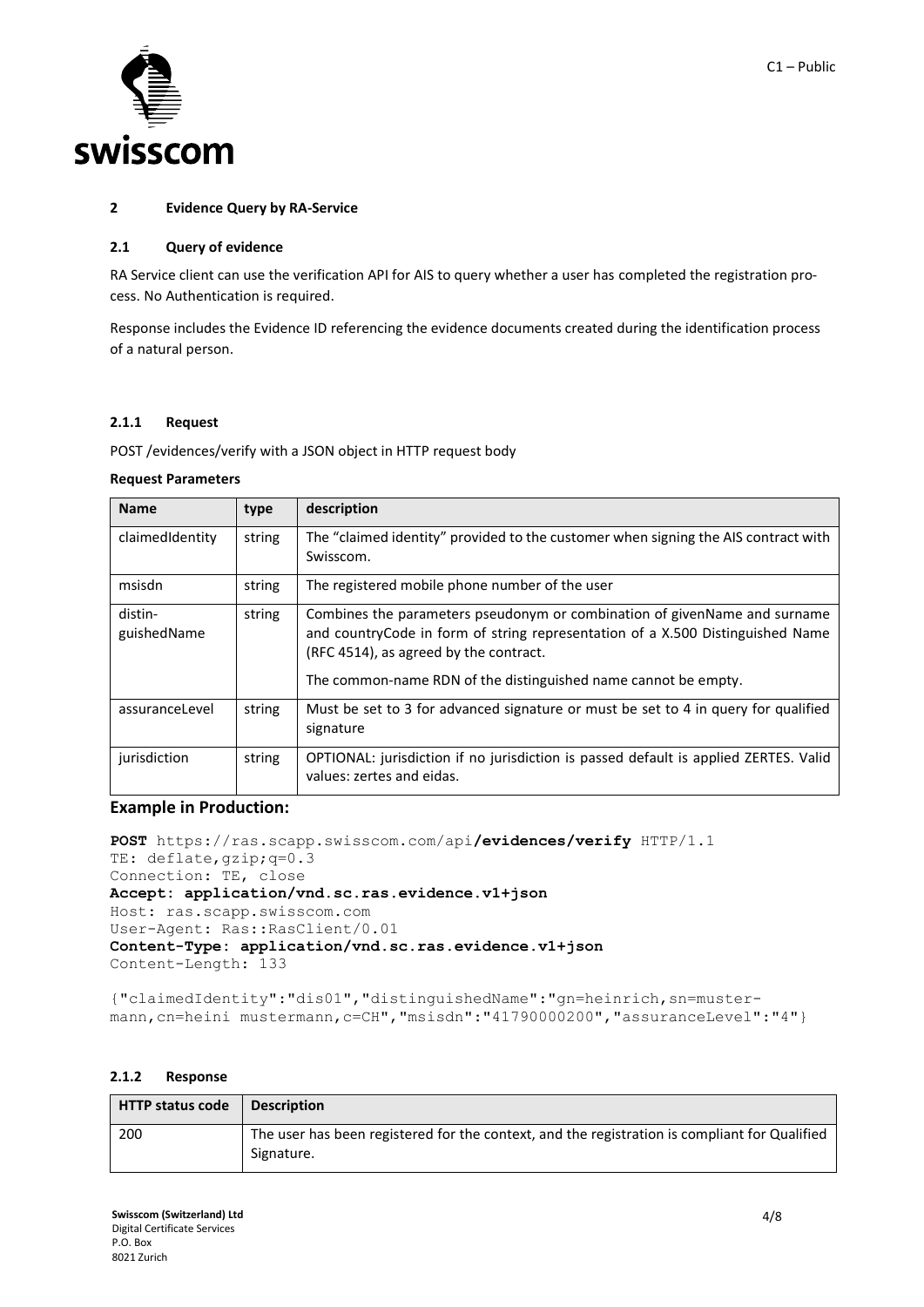

| <b>HTTP status code</b> | <b>Description</b>                                                                                                                                                                                        |
|-------------------------|-----------------------------------------------------------------------------------------------------------------------------------------------------------------------------------------------------------|
|                         | RA Service returns the public ID of the evidence object which confirms the given user may<br>sign a document with AIS. The ID is returned as the json attribute evidence Id in the HTTP<br>response body. |
|                         | evidenceID referencing the evidence document that has been created during the identifica-<br>tion process of a natural person.                                                                            |
| 404                     | If content type is application/json and the statusCode attribute in response is 404,<br>the user status is not sufficient for the required signature.                                                     |
| 500                     | Client-side (e.g. invalid parameter) or server-side application error.                                                                                                                                    |
| 502, or 503             | Underlying infrastructure fails temporarily. The client MIGHT retry the request                                                                                                                           |

# **Example 1: 200 Response**

```
HTTP/1.1 200 OK
Cache-Control: no-cache
Content-Length: 50
Content-Type: application/vnd.sc.ras.evidence.v1+json
Date: Thu, 12 Jul 2018 12:43:27 GMT
X-Vcap-Request-Id: 173c1ea3-e146-4cae-542a-6778867bd2bf
Connection: close
Strict-Transport-Security: max-age=15768000; includeSubDomains
{
   "evidenceId" : "RAS5b45b027c6d9370008072c48"
}
```
## **Example 2: 404 Response**

```
HTTP/1.1 404 Not Found
Cache-Control: no-cache
Content-Length: 100
Content-Type: application/json
Date: Thu, 12 Jul 2018 12:42:22 GMT
X-Vcap-Request-Id: cf91004e-1b06-4633-6e41-bc971616fc7e
Connection: close
Strict-Transport-Security: max-age=15768000; includeSubDomains
{
   "statusCode" : 404,
   "message" : "The request could not be verified",
   "exceptionClass" : ""
}
```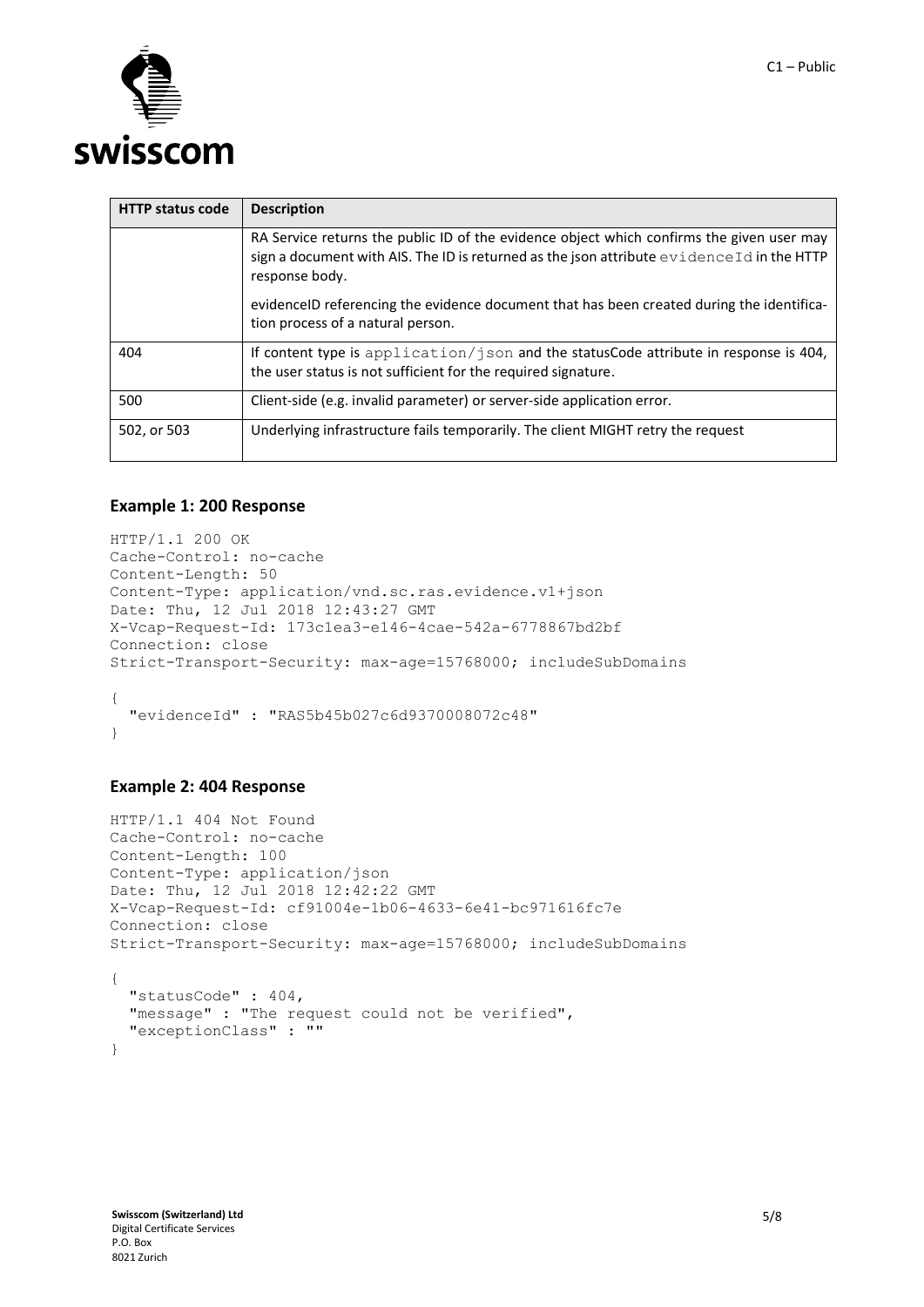

## <span id="page-5-0"></span>**3 Applicable Distinguished Name (DN) Pattern**

The following subject DN pattern can be used with the AIS for personal signatures:

## <span id="page-5-1"></span>**3.1 Pattern with pseudonym**

**cn**=<givenname surname**>,**

**pseudonym**=<mobile number in international format**>,** 

**c**=<domicil due to ID document**>,** 

serialNumber=<evidenceID given by evidenceVerify call>

## <span id="page-5-2"></span>**3.2 Pattern with givenname, surname**

**cn**=<surname givenName**>,** 

**givenname**=<firstname due to ID document**>,** 

**surname**=<lastname due to ID document**>,** 

**c**=<domicil due to ID document**>,** 

serialNumber=<evidenceID given by evidenceVerify call>

## <span id="page-5-3"></span>**3.3 Pattern for test signatures**

All signatures issued by the AIS are valid productive signatures. If you sign documents during development or test phase, make sure to use documents which clearly have non-binding content.

For informational purposes only, you can use the prefix "TEST" in the cn part of the DN.

# <span id="page-5-4"></span>**3.4 Pattern for evidence validation client interaction**

## **What is the level of assurance (LOA) of a user?**

- request with "assurancelevel":"4"
- request with "assurancelevel":"3"
- request with "assurancelevel":"2"

if Response is 200, LOA of user is discovered.

#### **Is the ID expired e.g. (evidence older than 5 Years, document expired ...)?**

If response is 404 the evidence is not valid / expired on the requested level, so user need to contact RA officer and identify.

#### **For which jurisdiction can the user sign?**

- request with "jurisdiction":"zertes"
- request with " jurisdiction":"eidas"

if response is 200, user can sing.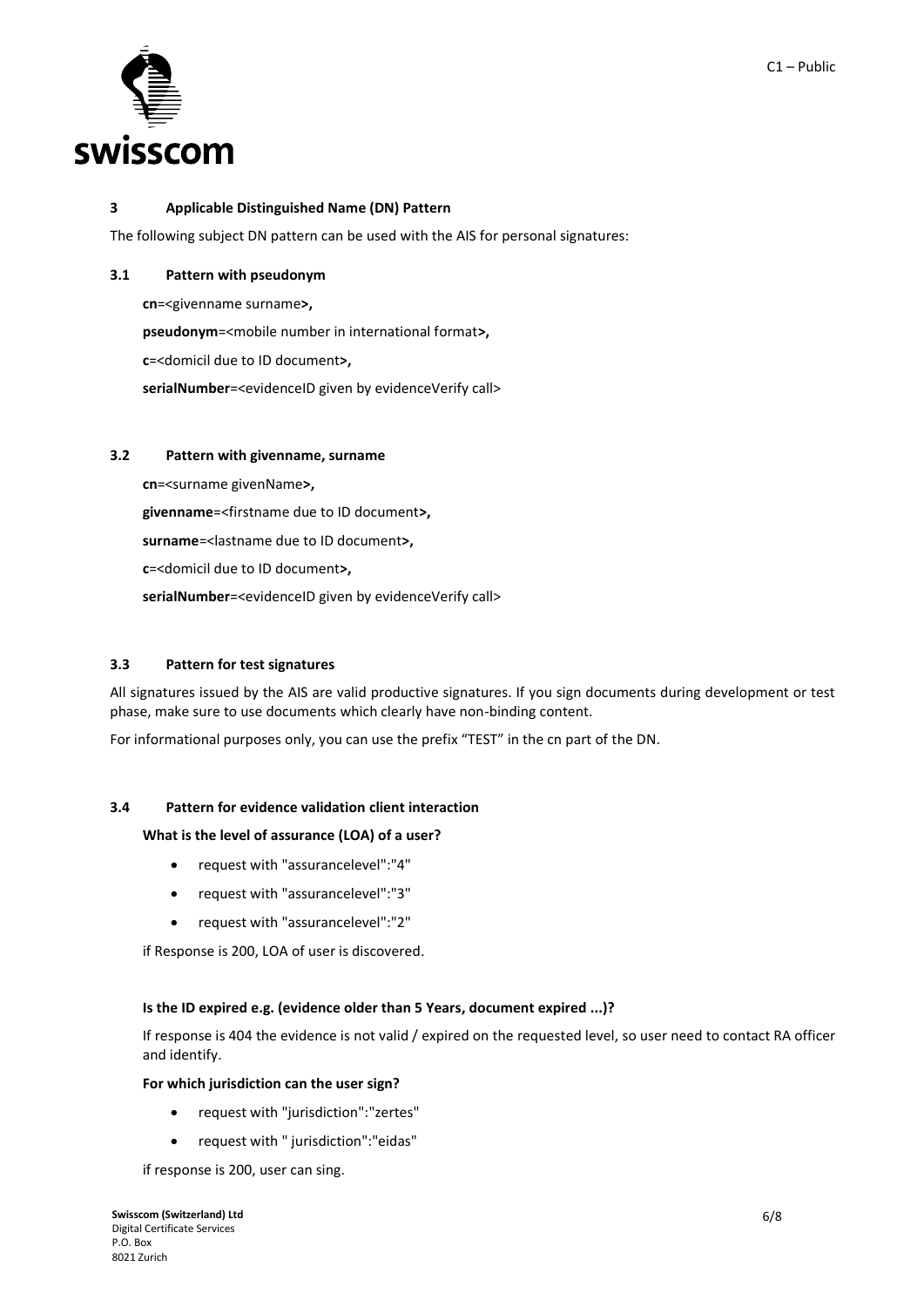

## <span id="page-6-0"></span>**4 Organization names**

Additionally, the patterns mentioned above can be extended by the organization attribute ("o" or "organization") in the DN. When using an organization name, the country must match the location of head office of the company respectively of the organization.

Note: The use of organization names requires additional contracts with Swisscom and written consent of the company owning the name.